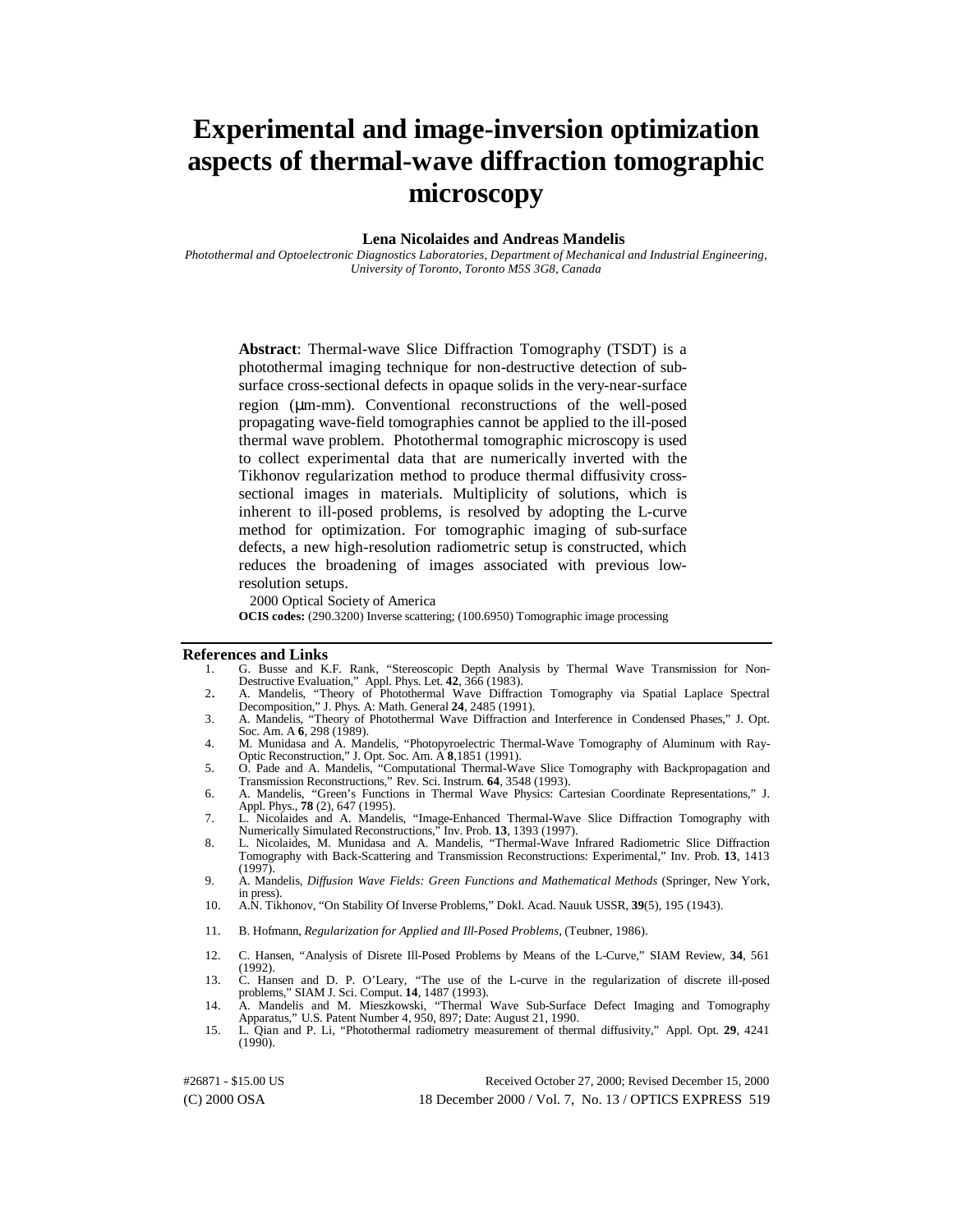- 16. G. Busse, D. Wu and W. Karpen, "Thermal Wave Imaging with Phase Sensitive Modulated Thermography," J. Appl. Phys. **71**, 3962 (1992).
- 17. A.C. Kak and M. Slaney, *Principles of Computerized Tomographic Imaging,* (IEEE Press, New York, 1988).
- 18. A. Mandelis, "Diffusion waves and their uses," Physics Today, **29**, August 2000.
- 19. E. Miller, L. Nicolaides and A. Mandelis, "Nonlinear Inverse Scattering Methods for Thermal-Wave Slice Tomography: A Wavelet Domain Approach," J. Opt. Soc. Am. A, **15**, 1545 (1998).

## **1. Introduction**

Thermal-wave inverse problems are ill-posed problems, meaning they either have no solution, no unique solution or unstable solution. The main difficulty with such problems is that a regularization method is needed to isolate a unique solution. The ill-posed problem examined in this work is associated with Thermal-wave Slice Diffraction Tomography (TSDT), a relatively new cross-sectional photothermal imaging method for the detection of sub-surface defects in materials through mapping of the cross-sectional slice thermal diffusivity. Images obtained from conventional thermal wave imaging are two dimensional "projections" of subsurface features in the sense that the image is formed by mapping the sample surface temperature in a two dimensional raster scan without regard to the actual depth position of scatterers. Cross-sectional photothermal tomographic imaging refers to a line scan that obtains information about a sample cross-section normal to its surface plane. Although some early work has been done in obtaining elementary depth information on sub-surface features (defects) [1], it was not until the 1990s that TSDT was introduced in this Laboratory in a concerted effort to develop a viable tomographic imaging technology using thermal waves [2- 8]. Multiplicity of solutions was found to be an inherent feature to the (ill-posed) thermalwave tomographic reconstruction problem. As a result, a "brute-force" approach [7,8] was used to obtain a proper (reasonably stable) solution. However, in order to pinpoint a reasonable solution, it is important to adapt a rigorous optimization approach. This is especially important, if TSDT is to be successfully implemented for practical and industrial applications. In this work, a suitable optimization algorithm in TSDT is developed in conjunction with a high-resolution photothermal radiometric experimental tomographic setup. The purpose of such a high-resolution setup is to overcome the problem of image broadening associated with earlier low-resolution experimental set-ups [8]. The optimization algorithm is necessary for speeding up the image reconstruction procedure under optimal sensitivity and noise conditions.

# **2. Theoretical and Numerical Model**

A forward theory of the thermal wave propagation process has been developed utilizing thermal wave diffraction as an integral solution of the pseudo-wave Helmholtz equation [2,3]. The theoretical model that represents the behavior of a three dimensional thermal wave [6,9] is correlated with the Born approximation utilizing the Tikhonov regularization method to invert almost singular matrices resulting from the ill-posedness of the inverse thermal-wave problem [7]. The Born approximation results in the following integral equation [7]

$$
T_s(\mathbf{r}) = \iiint_{V_0} G_0(\mathbf{r} - \mathbf{r}_0) T_i(\mathbf{r}_0) F(\mathbf{r}_0) dV_0
$$
\n(1)

where  $\bf{r}$  and  $\bf{r}_0$  are the coordinates of the observation point and the source point, with respect to the origin,  $T_s$  is the scattering field,  $G_0$  is the appropriate Green function.  $F(\mathbf{r})$  is the object function and it represents the inhomogeneities of scattering object region R. The object function  $F(\mathbf{r})$  is zero at every point outside region R and has a non-zero value that represents the ratio of thermal diffusivities inside region R. If the inhomogeneous region R is removed

| #26871 - \$15.00 US | Received October 27, 2000: Revised December 15, 2000   |
|---------------------|--------------------------------------------------------|
| $(C) 2000$ OSA      | 18 December 2000 / Vol. 7, No. 13 / OPTICS EXPRESS 520 |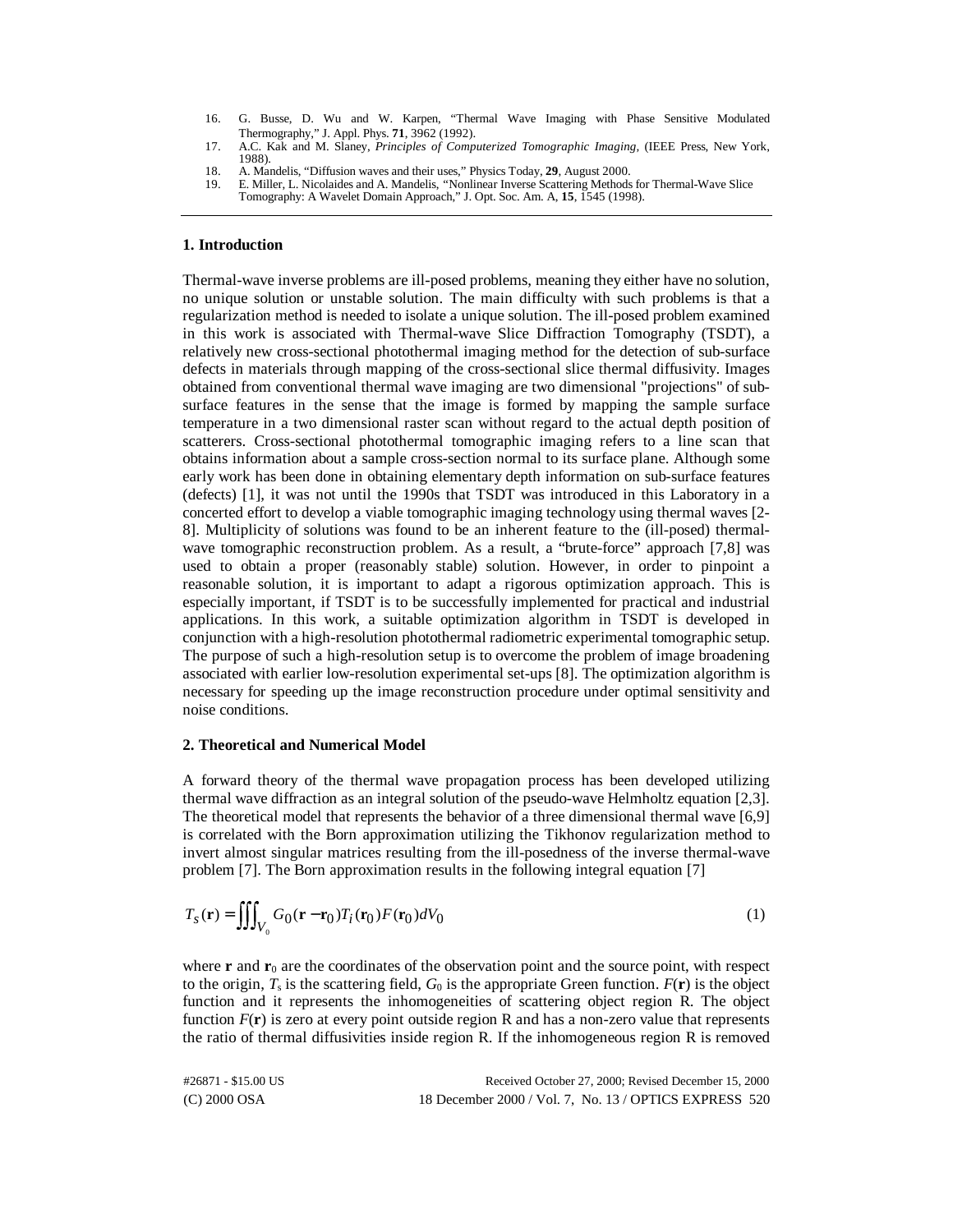from boundary S, then *F*(**r**) would be zero everywhere and thus the medium inside the volume enclosed by the boundary S would be totally homogeneous. Therefore,  $F(\mathbf{r})$  is defined as follows:

$$
F(\mathbf{r}) = \{ \begin{matrix} q_0^2 [n^2(\mathbf{r}) - 1]; \ \mathbf{r} \in R \\ 0; \end{matrix} \quad \mathbf{r} \notin R \tag{2a}
$$

with

$$
n(\mathbf{r}) = \sqrt{\frac{\alpha_0}{\alpha(\mathbf{r})}}
$$
 (2b)

and

$$
q_0 = (1+i) \left(\frac{\omega}{2\alpha_0}\right)^{1/2} \tag{2c}
$$

where  $q_0$  is the complex wavenumber and  $n(\mathbf{r})$  is a measure of the variation of the thermal diffusivity values in the scattering object R from that of the surrounding (reference) region  $R_0$ . The ratio in equation (2b) has been symbolized by  $n(r)$  deliberately, to suggest the analogy of this parameter to the effects of variations in the refractive index in conventional optical propagating fields [2,3]. The object function reconstructed is the non-dimensional function  $n^2(\mathbf{r})$ -1, referred to as the *contrast* of the image. The background thermal diffusivity,  $\alpha$ , thermal conductivity, *k*, modulation frequency, *f*, and laser beam size, *w*, are the necessary input parameters for calculating the homogeneous thermal-wave field.

Equation (1) is defined by a system of linear equation as **Ax**=**b**, where **A** is an illconditioned matrix that represents the discretized version of the intergral equation (1), **b** is the experimental known vector and **x** is a sought solution. To solve the ill-posed problem, Tikhonov's regularization method is used and the regularized solution, **x**σ, as proposed by Tikhonov is [10],

$$
\mathbf{x}_{\sigma} = \min\{\|\mathbf{A}\mathbf{x} - \mathbf{b}\|_{2} + \sigma \|\mathbf{L}(\mathbf{x} - \mathbf{x}_{0})\|_{2}\}\
$$
 (3)

where  $\mathbf{x}_0$  is an initial estimate of the solution, and matrix **L** is either the identity matrix **I** or a discrete approximation to a derivative operator. The regularization parameter,  $\sigma$ , controls the weight given to minimization of the side constraint,  $\left\| \mathbf{L}(\mathbf{x}-\mathbf{x}_0) \right\|_2$ , relative to minimization of the residual norm, ||**Ax**-**b**||2. For this work, no particular knowledge about the desired solution is available, so  $\mathbf{x}_0 = \mathbf{0}$  is used; also matrix **L** is set as the identity matrix, **I**. In an ill-posed problem, small perturbations in the experimental data cause large perturbations in the solution [11]. Therefore, a regularization method must be implemented to stabilize the problem. The fundamental idea of Tikhonov regularization is to introduce a trade-off between the size of the residual norm  $||Ax_{\sigma}-b||_2$  and the side constraint  $||x_{\sigma}||_2$ . By choosing a suitable regularization parameter, σ, a satisfactory solution can be found for which the two constraints are balanced [12]. Too much regularization leaves out information actually available in **b** while too little regularization produces a solution dominated by errors. One method for choosing the optimal regularization parameter is the L-curve method [12,13]. This is an *a posteriori* method based on plotting the side constraint of the solution versus the residual norm for a particular regularization parameter. A schematic of the L-curve is shown in Figure

(C) 2000 OSA 18 December 2000 / Vol. 7, No. 13 / OPTICS EXPRESS 521 #26871 - \$15.00 US Received October 27, 2000; Revised December 15, 2000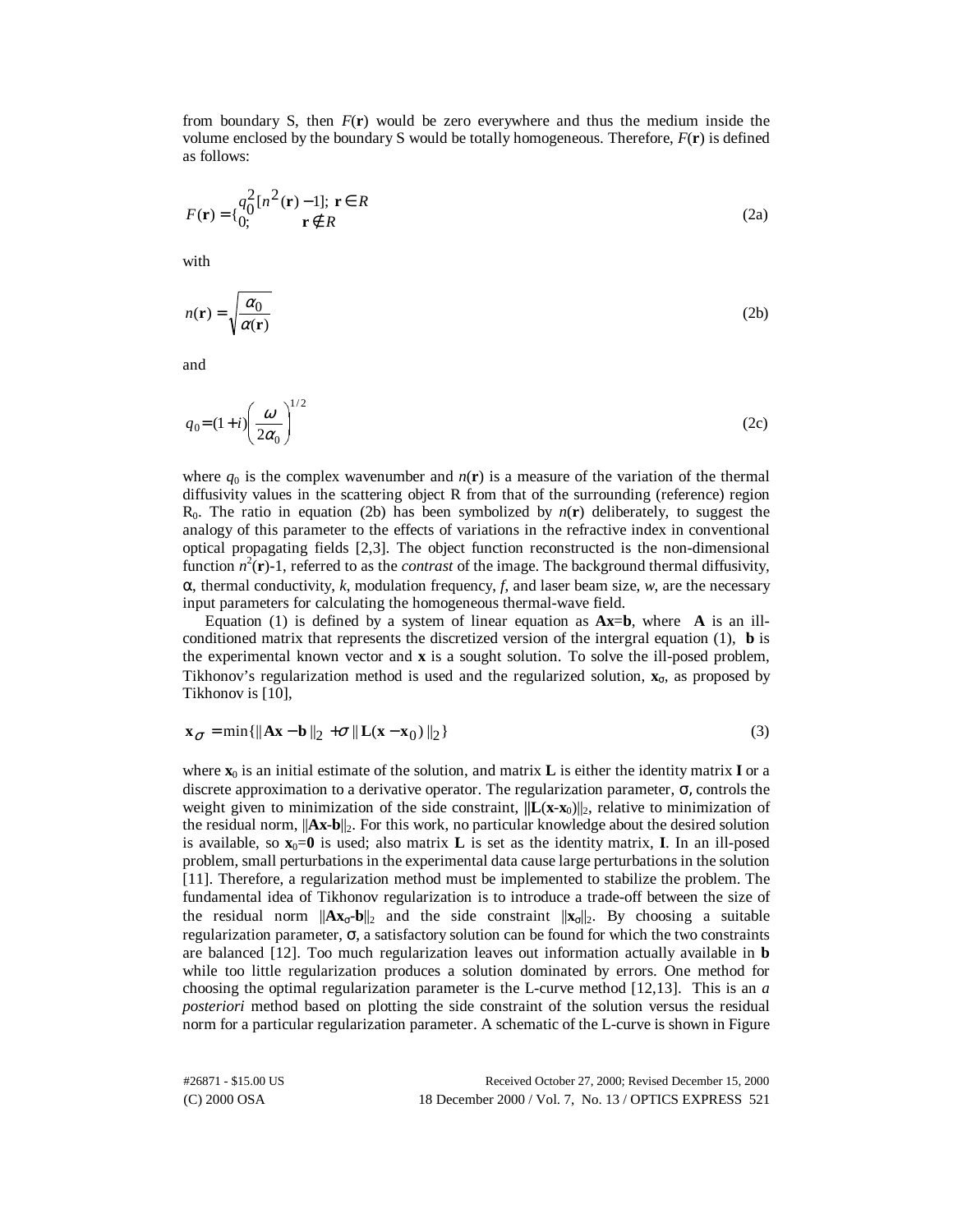1 and, as can be seen, the name "L-curve" is derived from the fact that the curve is L-shaped. The "corner" of the curve corresponds to a regularization parameter that is optimal [12]. The "flat" part of the L-curve is dominated by regularization errors occurring from oversmoothing and the "vertical" part is dominated by perturbation errors occurring from undersmoothing. Thus the corner of the L-curve corresponds to a solution in which there is a fair balance between the regularization and perturbation errors.



Fig. 1. L-curve method: the corner of the curve corresponds to optimum regularization.

#### **3. Experimental Method**

The experimental technique needed to acquire the scanned data for thermal-wave tomograms is described briefly. The data are obtained at one cross-section from different laser and detector positions. Historically, the first detection method used to obtain tomographic slice data was photopyroelectric detection [4,14], which was limited to transmission measurements. A photothermal infrared radiometric detection method then followed. However, a disadvantage was that a low-spatial-resolution setup was used, which resulted in image broadening [8]. In the low-spatial-resolution set-up the beam spot size was focused to about 50µm and the dimensions of the detector active area were 50µm x 50µm. The major disadvantage of the system was that the collected infrared radiation with paraboloidal mirrors, was focused to a spot size much larger  $(\sim 70 \mu m)$  than the detector active area. This not only led to a significant loss of signal but also made the detector size the limiting factor of the observed image area. When a detector with an active area of 1mm x 1mm was used [8], there was no signal loss, but a broader image was seen. This broadening, due to the detection size, was improved by constructing a new high-resolution experimental configuration for photothermal radiometric tomographic application. In the new set-up the infrared radiation is collected by two diffraction-limited reflecting objectives as oppose to the paraboloidal mirrors. Figure 2 illustrates the experimental configuration. A 514.5-nm cw Innova  $Ar^+$  laser from Coherent is modulated and then focused onto a sample to a spot size of approximately 27 µm. The modulation is performed by an external acousto-optic modulator (AOM) (ISOMET 1201E-1). The blackbody radiation from the optically excited sample is collected and collimated by the two axially aligned reflecting objectives. It is then focused onto a liquid-nitrogen-cooled photoconductive HgCdTe (Mercury-Cadmium-Telluride) detector (EG&G Judson Model J15D12-M204-S050U). The HgCdTe detector has an active square size of 50  $\mu$ m x 50  $\mu$ m and a bandwidth of 2-12 $\mu$ m. The detector is operated at a cryogenic temperature of 77 K since its efficiency increases with decreasing temperature. An antireflection-coated germanium window with a transmission bandwidth of  $2-14 \mu m$  is mounted in front of the detector to block any visible radiation from the pump laser. Before being sent to the digital lock-in amplifier (Stanford Research System Model SR850), the

(C) 2000 OSA 18 December 2000 / Vol. 7, No. 13 / OPTICS EXPRESS 522 #26871 - \$15.00 US Received October 27, 2000; Revised December 15, 2000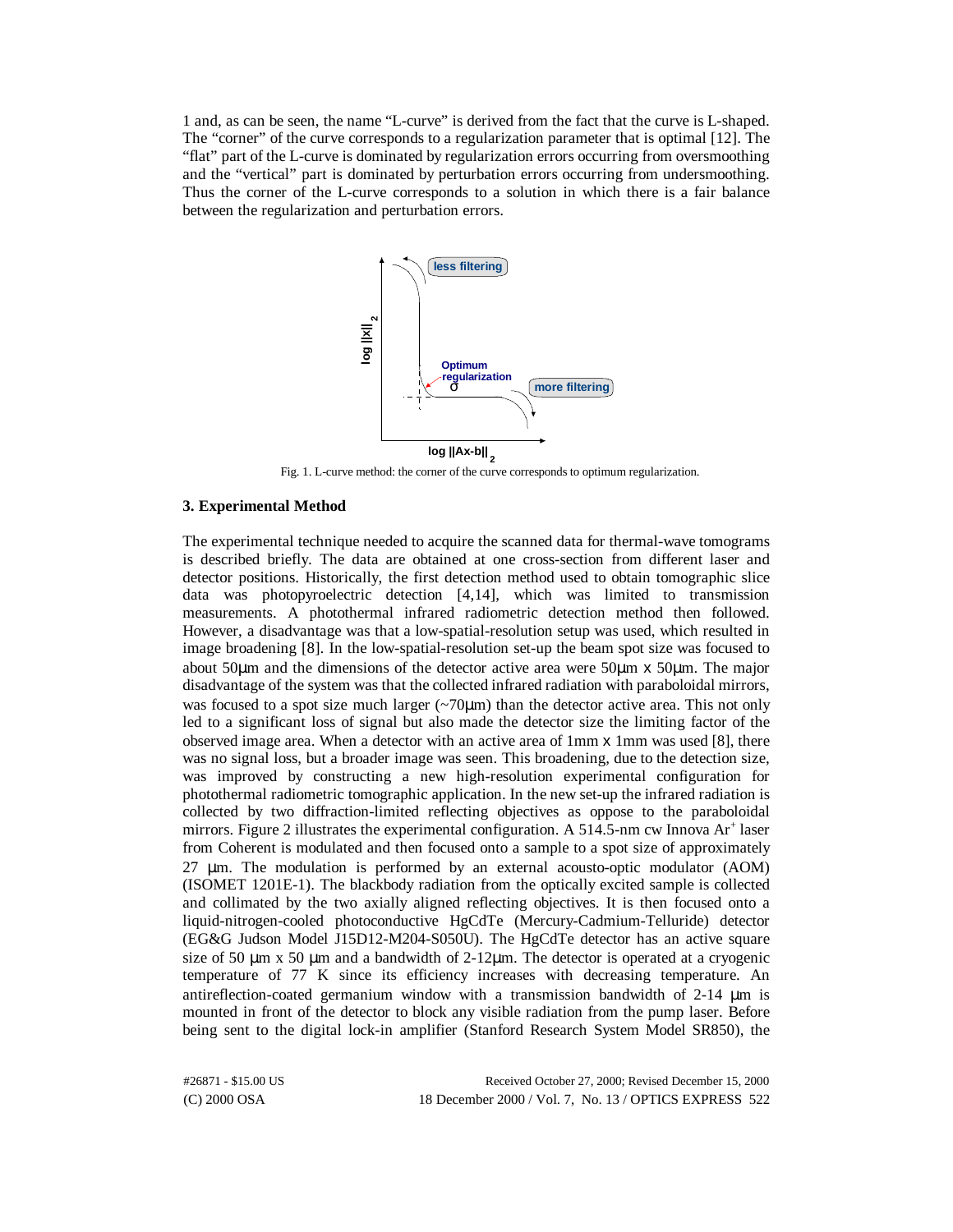photothermal-radiometric signal is amplified by a preamplifier (EG&G Judson Model PA-300) specifically designed for operation with the HgCdTe detector. The lock-in amplifier, which is interfaced with a personal computer, receives the preamplifier output and rejects all stray signals except those that have the same modulation frequency as the excitation beam. This process of data acquisition, storage, and scanning is fully automated. The instrumentation has the ability to perform in either reflection or transmission mode by directing the laser beam to the front or rear surface of the sample using removable mirrors.



Fig. 2. High-resolution tomographic radiometric microscope experimental set-up.

In the experimental set-up, both the modulated heating source and the detector are localized, and therefore can be scanned independently. For each laser position, data are collected at several detector positions along a straight line. This defines the cross-sectional plane (tomographic scan) to be imaged, e.g. line PQ in Figure 3. The scan for the same crosssection is repeated for different laser positions. The experimental information is then used to reconstruct the respective cross sectional slice, using the method outlined in section 2. In practice, moving the sample becomes equivalent to moving the detector. For example, the transmission tomographic scan is performed by first positioning the laser and then moving the sample and laser together over the detector. Figure 4 illustrates a tomographic scan in transmission with three detection points and three laser positions, which ensures that the same cross-section is maintained at all times. When detector and laser are aligned with each other the signal is highest. For laser position #1, the maximum occurs at point 3; for laser position #2, the maximum occurs at point 2; and for laser position #3, the maximum occurs at point 1. These three scans (or more) can be used to reconstruct the experimental tomographic scan. In reflection mode the tomographic scan is achieved by attaching a  $45^{\circ}$  mirror to the first reflective objective, Fig. 2. The dead optical field that the reflective objective produces limits the size of the mirror. For this reason the dimensions of the mirror are 3 mm $\epsilon$ 2 mm, limiting the tomographic scan to 1.5 mm (3 mm/2). Experimentally, this limit was found to be 0.7 mm and thus tomographically only a maximum cross-section of 0.7 mm can be investigated at a time with the current set-up.



Fig. 3. Line scan for cross-sectional imaging, of sample thickness *d* with a round subsurface defect.

(C) 2000 OSA 18 December 2000 / Vol. 7, No. 13 / OPTICS EXPRESS 523 #26871 - \$15.00 US Received October 27, 2000; Revised December 15, 2000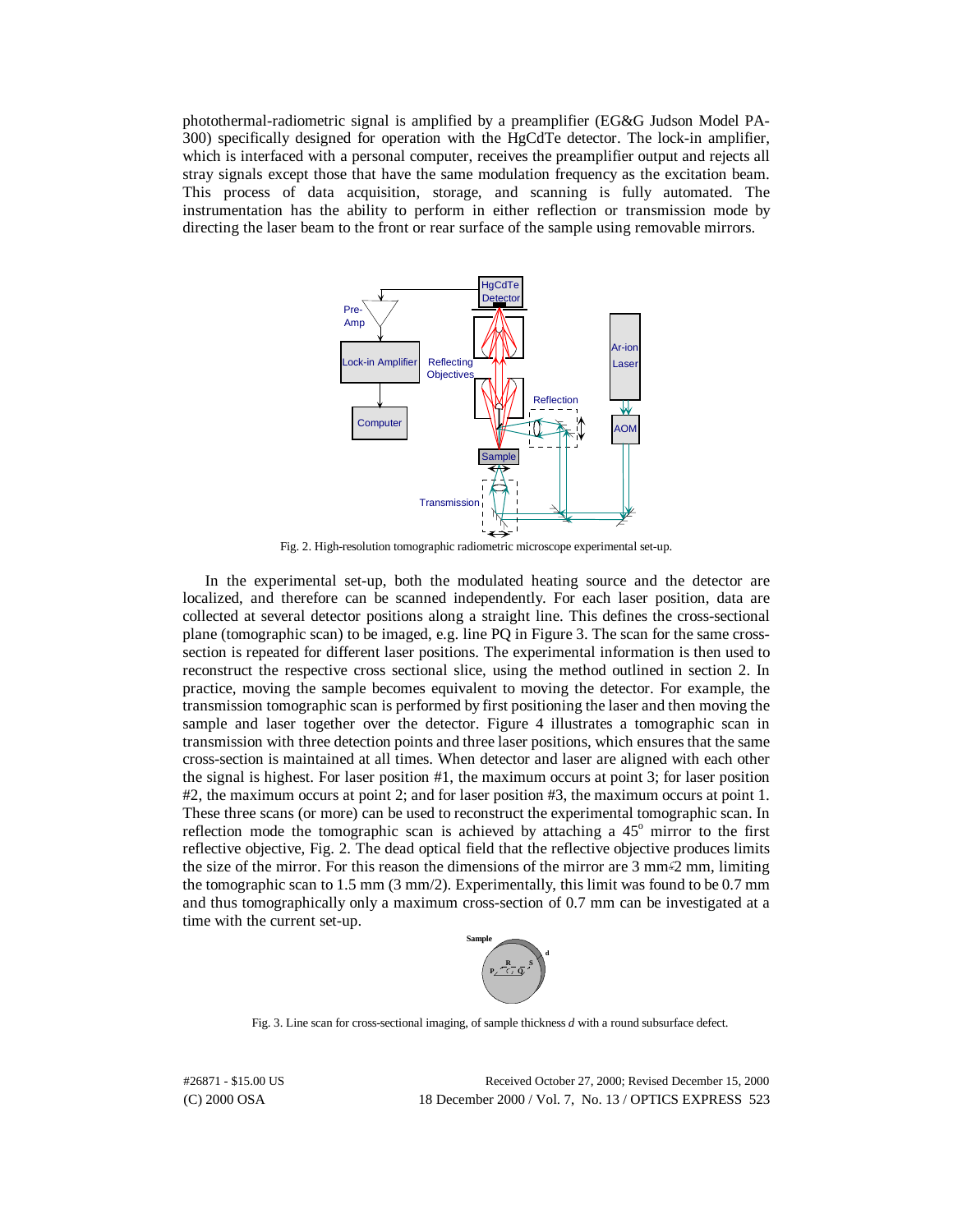

Fig. 4. Schematic of experimental method of thermal-wave tomographic scans for 3 laser and 3 detection positions.

#### **4. Tomographic Experiments**

Steel is a good thermal emitter and can be reasonably assumed homogeneous for testing the tomographic method. Two samples of a mild steel alloy with subsurface defects were used for the tomographic experiments. Sample 1 contained a subsurface hole of diameter 0.6 mm located 0.1 mm below the surface and had a thickness of 2 mm. The thermal diffusivity of the sample was measured in transmission and was found to be  $\alpha = 1.1 \times 10^{-5} \text{m}^2/\text{s}$ , in agreement with literature reports [15]. Since the experimental setup in reflection was limited by the tomographic range, a second steel sample (similar geometry as Sample 1) was customized to investigate the reflection experiments. Sample 2 had two 0.3-mm diameter defects, 0.1 mm and 0.2 mm deep in the material, respectively. The thermal diffusivity of this steel material was measured in transmission and was found to be  $\alpha = 1.55 \times 10^{-5} \text{m}^2/\text{s}$ .



Fig. 5. Amplitude and phase in transmission of the line scan, *f=11* Hz*.*

(C) 2000 OSA 18 December 2000 / Vol. 7, No. 13 / OPTICS EXPRESS 524 #26871 - \$15.00 US Received October 27, 2000; Revised December 15, 2000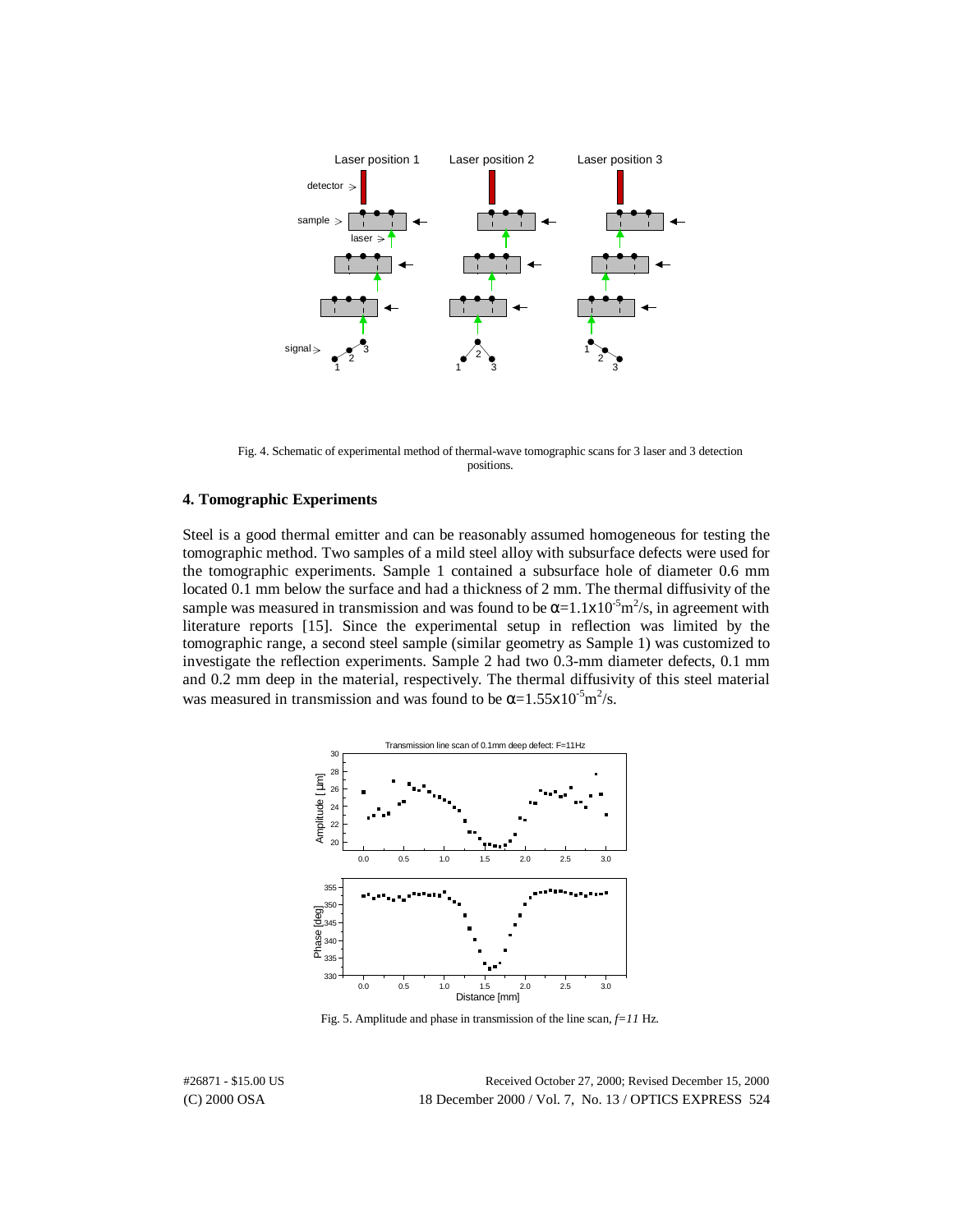First, Sample 1 was tested in transmission at a modulation frequency,  $f=11$  Hz with a thermal diffusion length,  $\mu = (\alpha/\pi f)^{1/2} = 0.56$  mm. The tomographic scan was taken along a constant cross section. The defect imaged lay 0.1 mm from the front surface and was 0.6 mm in diameter. Figure 5 shows a conventional line scan along the imaged line. A line scan is achieved by scanning the laser and the detector together. This provides information about the defect's x-location. Both the amplitude and phase of the scan exhibit a minimum at the defect location. This behavior is due to the fact that the defect (air) is a poor thermal conductor and thus acts as a thermal impedance to heat propagation in transmission. In general, the amplitude of the signal is influenced by surface blemishes and reflectance, whereas the phase is largely unaffected and truly represents subsurface defects [16]. From the line scan data the defect is found to be at the center of the scan  $(x=1.5 \text{ mm})$ . Figure 6 represents amplitude and phase images of the transmission tomographic scan with five laser positions along the crosssection (3 mm) at 49 detector points. The five laser positions used were  $x_f = 0.5, 1, 1.5, 2, 2.5$ mm. From the tomographic scan, the information given from a line scan can also be obtained: In the former scan, the maximum signal always occurs when the laser and detector are aligned with each other. Therefore, the locus of maxima at all laser positions can produce the line scan. This is the diagonal line  $(x=y)$  in the experimental data as seen in Figure 6, where a minimum is observed for both amplitude and phase. These are equivalent to the line scan of Fig. 5.



Fig. 6. Transmission tomographic spatial-frequency scan of 0.1-mm deep defect at *f=11* H*z*. Amplitude and phase.

The homogeneous field of the samples, i.e the background field with no defect, was also investigated for both transmission and reflection modes. Figure 7 shows the field in reflection for *f=*80 Hz. The response is shown on a two-dimensional graph. Each laser position corresponds to a maximum in the experimental data. The theoretical fields, equations (20a) and (20b) in Ref [7] for reflection and transmission, respectively, are also shown at each laser position for *f=*80 Hz. The agreement between theory and experiment at all frequencies and experimental modes is excellent although there is a slight instrumental asymmetry on the right-hand side of the experimental data.

Reflection tomographic scans at modulation frequencies of 80 Hz and 300 Hz were performed subsequently for two defects, 0.1-mm and 0.2-mm deep. The x-location of the defects was always at the center of the scan. The tomographic scans in reflection at 80 Hz were performed for 11 laser positions,  $x_f = 0$ , 0.05, 0.1, 0.15, 0.2, 0.25, 0.3, 0.35, 0.4, 0.45, 0.5 mm, and 21 detector positions. The length of this scan was 0.5 mm and the thermal diffusion length at 80 Hz was 0.25 mm. The 0.1-mm deep defect was centered at  $(x_c=0.15$ mm,  $y_c=0.25$  mm). The 0.2-mm deep defect was centered at  $(x_c=1.5$  mm,  $y_c=0.35$  mm). Similar tomographic experiments were performed at the same locations using 300 Hz. The thermal diffusion length at this frequency was 0.13 mm. The length of this scan was confined

(C) 2000 OSA 18 December 2000 / Vol. 7, No. 13 / OPTICS EXPRESS 525 #26871 - \$15.00 US Received October 27, 2000; Revised December 15, 2000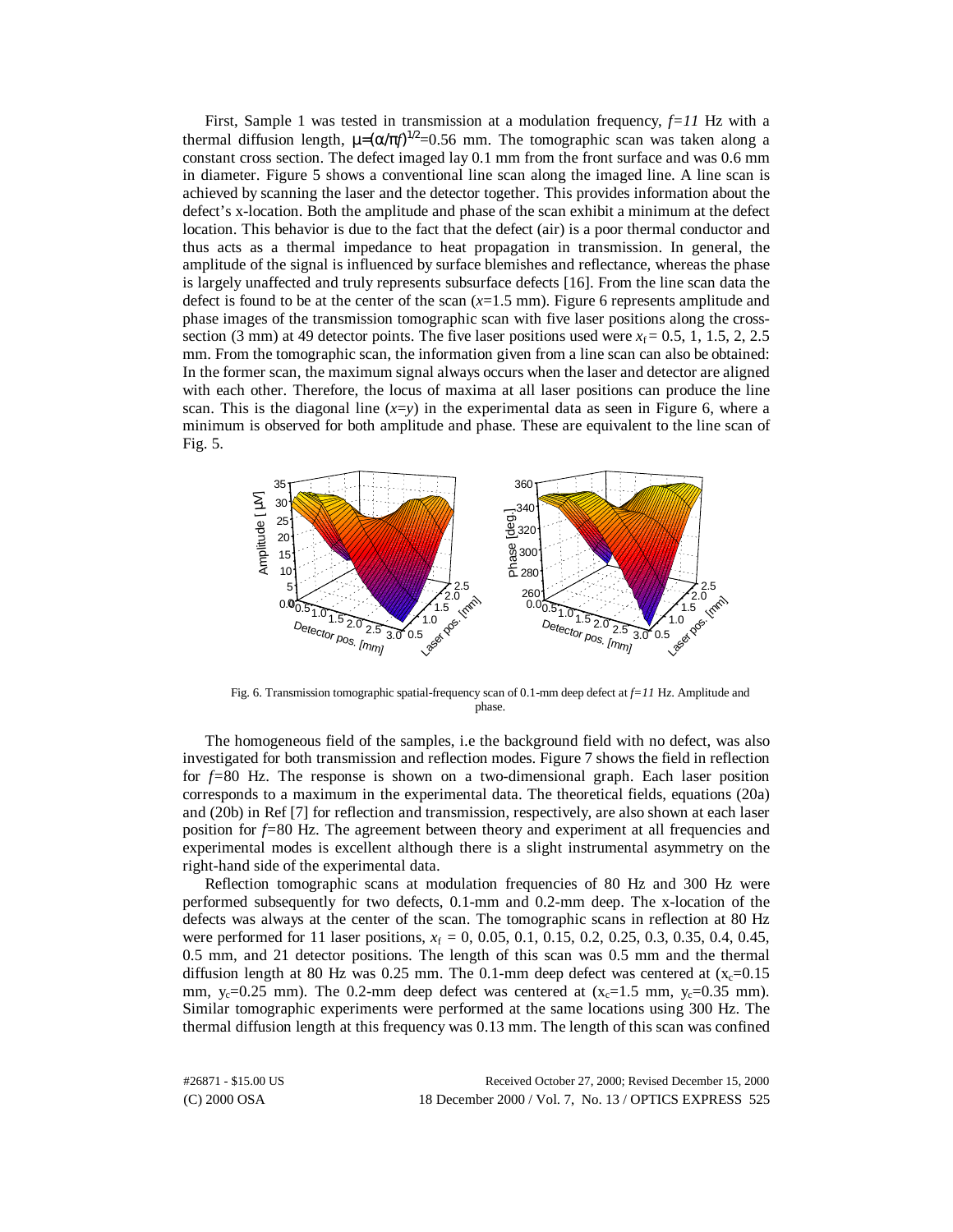to 0.3 mm, since there was no signal at greater scanning distances. The reflection tomographic scans were thus performed for 7 laser positions,  $x_f = 0, 0.05, 0.1, 0.15, 0.2, 0.25$ mm, and 13 detector positions.



Fig. 7. Homogeneous field of sample #2 at *f=80 Hz*. Experiment (square); Theory (eq. (20a) in Ref.[6]) (solid).

#### **5. Numerical Reconstructions**

The scanned thermal wave data, for one laser position and multiple detection spots, were used as an input to reconstruct a cross-sectional slice with the method outlined in section 2. The first reconstruction performed was that of the transmission experiment, Fig. 6. Figure 8 is the average reconstruction of five laser position reconstructions obtained individually from the experimental data. In a previous work [8], it was found that averaging of reconstructions at different laser positions improves the final image, since limited information is obtained through one laser-position reconstruction. By averaging reconstructions, information from different perspectives is obtained and weighed, thus minimizing numerical artifacts. The individual numerical reconstructions were performed with laser positions at  $x_1 = 0.5$ , 1.0, 1.5, 2 and 2.5 mm. The experimental amplitude and phase data of the respective laser positions were used as input parameters for the inversion technique. The frequency used in this experiment was  $f=11$  Hz with a thermal diffusion length of 0.56 mm. Figure 8 reconstructs the object function  $F(x, y)$ , with a contour of the reconstruction function at the bottom. The solid line on the contour of Figure 8 indicates the exact location and size of the defect, which was 0.6 mm in diameter, centered at  $(x_c=1.5 \text{ mm}, y_c=1.6 \text{ mm})$ . The defect is shown at the correct *x*-position but it extends further to the back of the sample. This is an artifact of the reconstruction, which diminishes as a wider spatial-frequency spectrum range (laser positions) is used. Furthermore, the theoretical contrast was -0.5. On averaging, information was lost because a few reconstructions underestimated the defect contrast, and only limited information was available for reconstructing the defect, since detection occurred at the back surface of the sample only. Therefore, the contrast in Fig. 8 is underestimated. In conclusion,

(C) 2000 OSA 18 December 2000 / Vol. 7, No. 13 / OPTICS EXPRESS 526 #26871 - \$15.00 US Received October 27, 2000; Revised December 15, 2000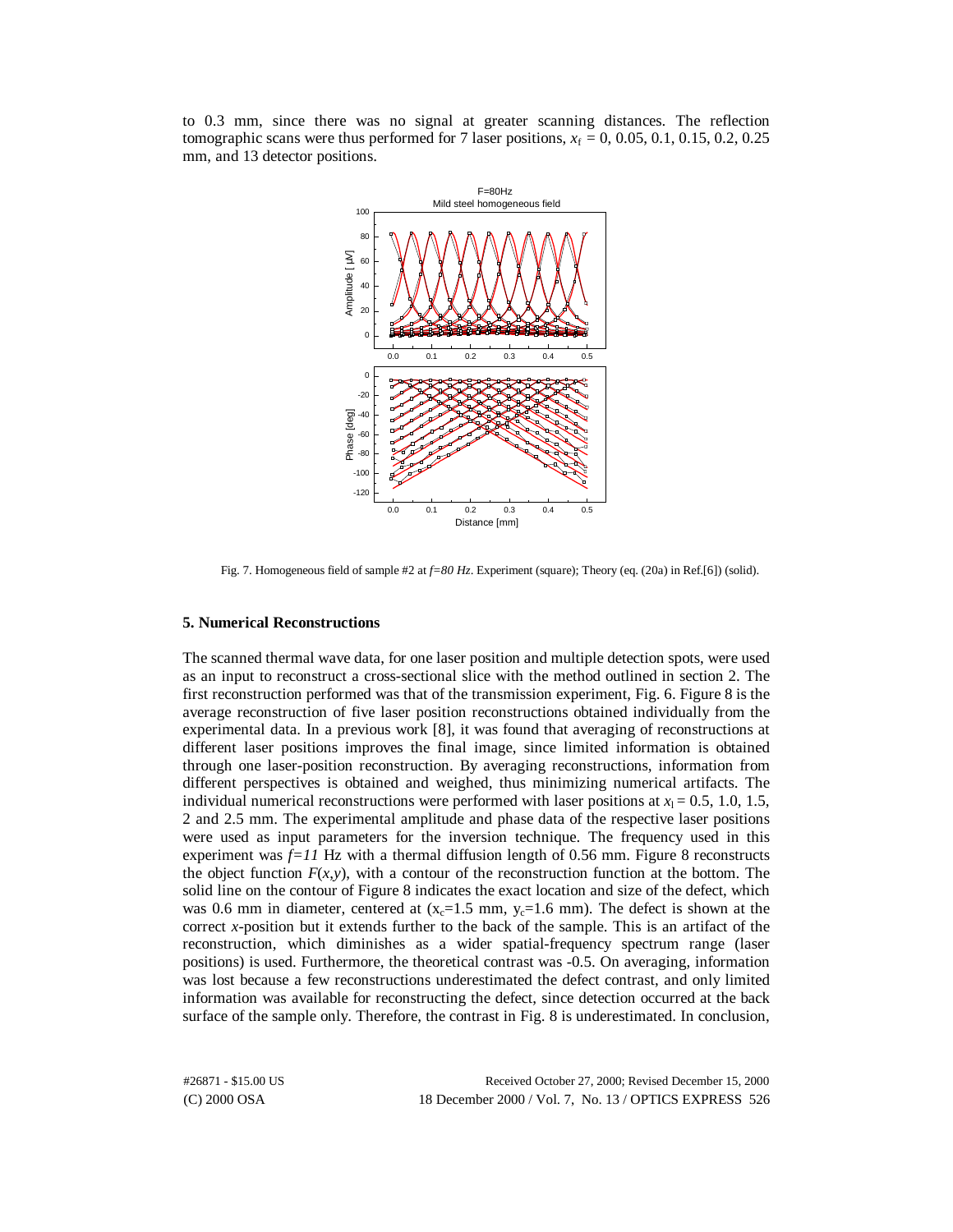the use of more laser positions for averaging reconstructions, including reflection reconstructions, would ensure better positional accuracy and contrast for the object function. The optimal regularization parameter for the reconstruction was retrieved using the L-curve method. For each reconstruction performed at a specific laser position an L-curve was plotted for selecting the optimal solution corresponding to the corner regularization parameter,  $\sigma$ . For one laser position the L-curve is shown in Fig. 9 and the optimal solution is  $\sigma = 1 \times 10^{-6}$ . The average reconstruction was created by an average of all the optimal solutions. Figure 10 is the result of a reconstruction from the "vertical" part of the L-curve plot. The regularization parameter is  $\sigma = 1 \times 10^{-8}$ . Perturbation noise dominates such a solution and the location of the defect is distorted. In Figure 11 an oversmoothed solution ("flat" part of the L-curve) is shown with the regularization parameter being  $\sigma$ =0.1. In this reconstruction the defect is overshadowed by the laser position x=1.5mm.



Fig. 8. TSDT transmission reconstruction of Figure 6, averaged over 5 laser positions. True defect shown by solid line; average regularization parameter  $\sigma$ ~1x10<sup>-6</sup>.



Fig. 9. L-curve of x=1.5mm laser position reconstruction of Fig. 8; optimal regularization parameter  $\sigma \sim 1 \times 10^{-6}$ .

(C) 2000 OSA 18 December 2000 / Vol. 7, No. 13 / OPTICS EXPRESS 527 #26871 - \$15.00 US Received October 27, 2000; Revised December 15, 2000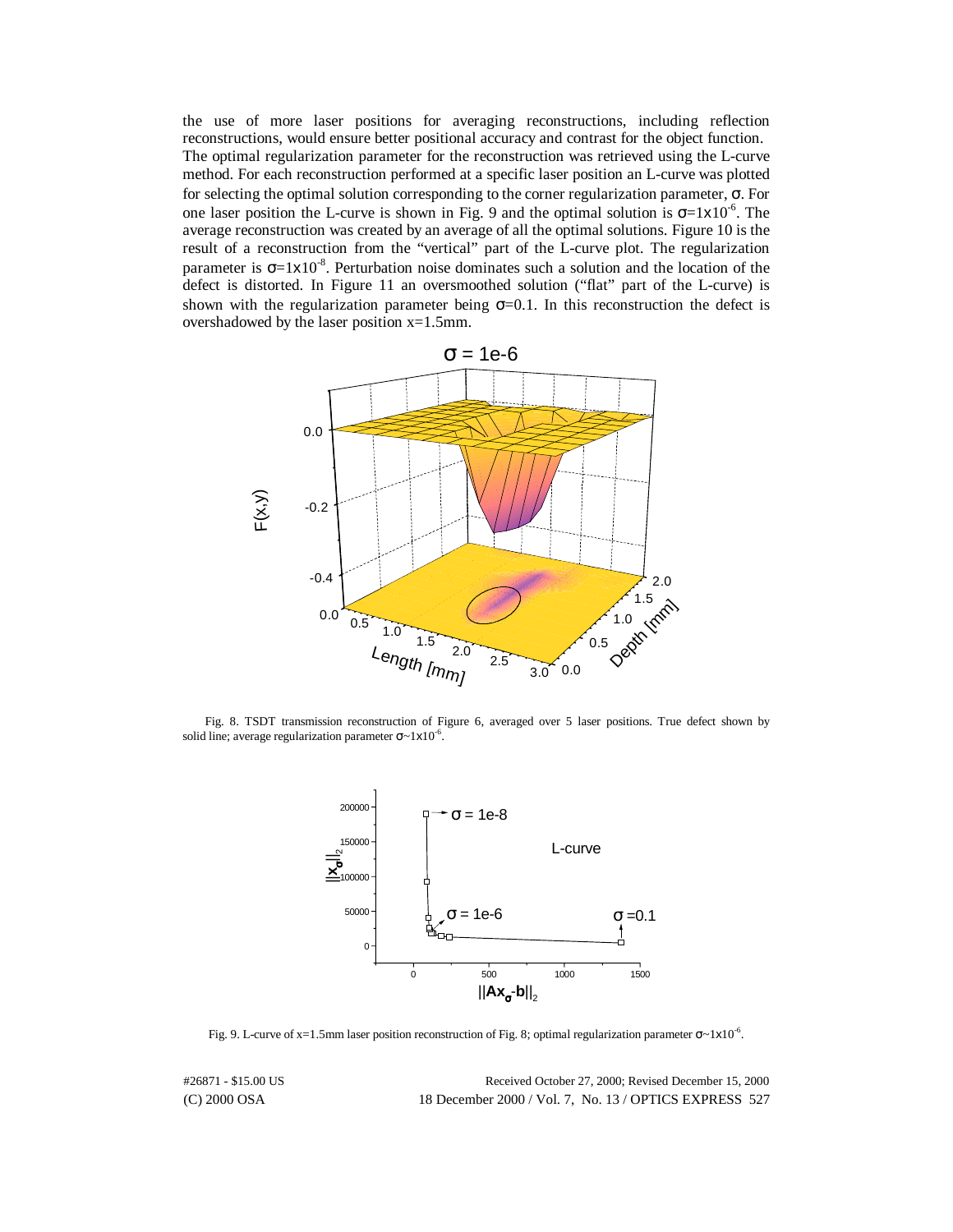

Fig. 10 Reconstruction from the vertical part of the L-curve (Fig. 9). Regularization  $\sigma = 1 \times 10^{-8}$ .



Fig. 11 Reconstruction from the flat part of the L-curve (Fig. 9). Regularization  $\sigma$ =0.1.

(C) 2000 OSA 18 December 2000 / Vol. 7, No. 13 / OPTICS EXPRESS 528 #26871 - \$15.00 US Received October 27, 2000; Revised December 15, 2000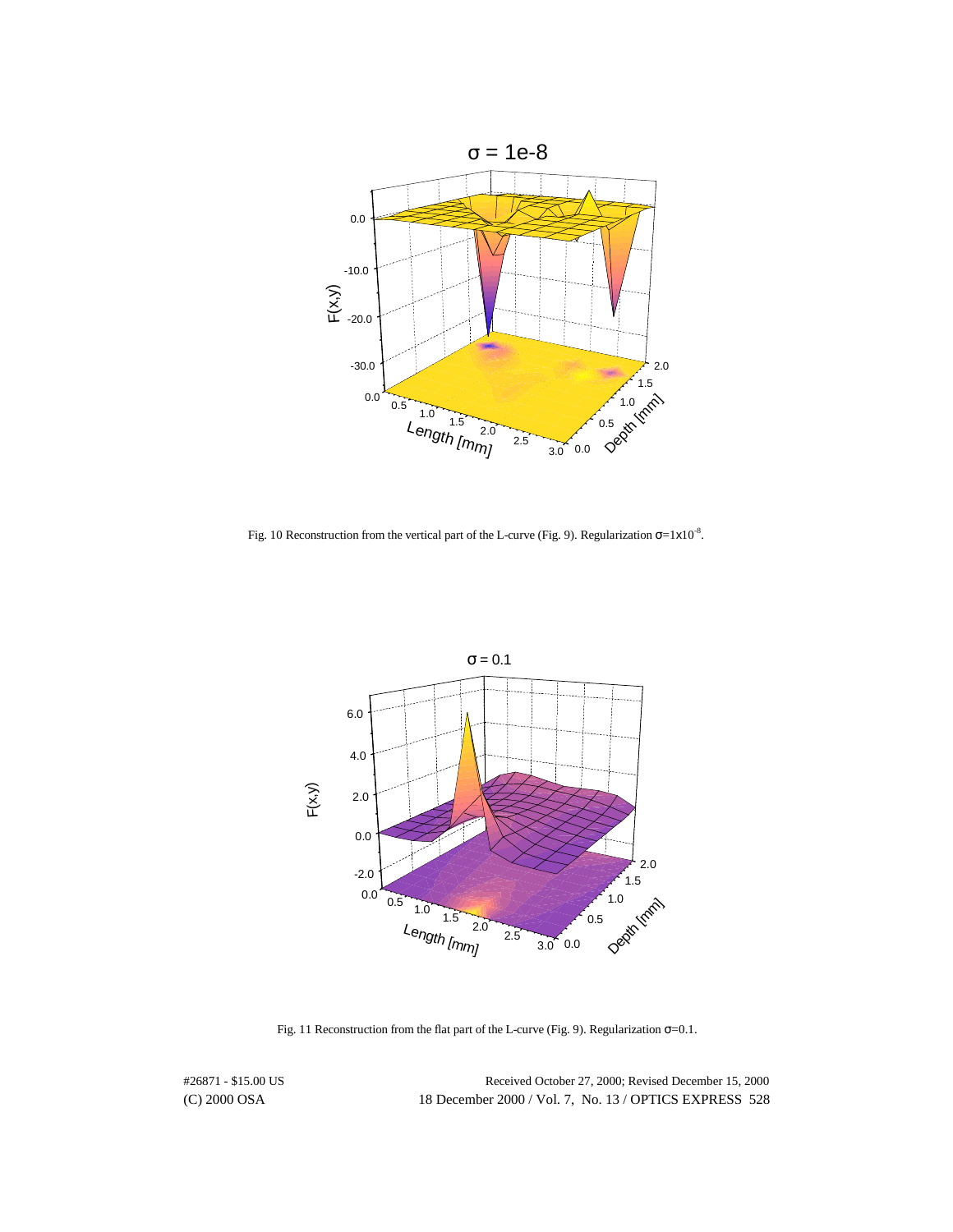An *ill-defined* problem provides a reasonable solution after being regularized. The regularization parameter is directly proportional to the ill-conditioning of the problem. The next reconstruction was of the reflection data from a 0.1-mm-deep defect at *f=80 Hz*. Figure 12(a) is the average reconstruction of the aforementioned eleven laser positions. The optimal regularization parameter used for reconstruction was  $10^{-4}$ . All subsequent experimental reconstructions in reflection used this regularization parameter. On the other hand, the optimal value of the regularization parameter for transmission reconstructions ( $\sim 10^{-6}$ ) was an indication that the transmission problem was less ill-conditioned than the reflection problem. In Fig. 12 the depth position of the defect at  $f=80$  Hz is correctly reproduced but the image is smaller than the true defect size shown by the solid line. Also, it is observed that the defect is somewhat asymmetric on the right hand side. This can be attributed to a slight inherent instrumental asymmetry of the photothermal radiometric microscope. The contrast is underestimated at -0.25. Some artifacts exist at the left and back surfaces of the defect. As the number of laser positions increases, these artifacts may decrease. Figure 12(b) shows the same reflection reconstruction at *f=300* Hz. Although the front of the defect is reconstructed well, the back boundary is shifted toward the front by about two thermal diffusion lengths (0.26 mm). This can be attributed to the fact that, in reflection, a scatterer can be seen no deeper than about two diffusion lengths. Deeper information is lost, resulting in severe distortions of deep-lying features. The reconstruction is, nevertheless, more symmetrical than that in Figure 12(a), as expected, since for a 0.3-mm scan the asymmetry of the instrument is much diminished.

Another reconstruction was the reflection experiment of the 0.2-mm deep defect. The modulation frequency of the experiment was 80 Hz, so that the thermal diffusion length was  $0.25$ mm. Figure  $12(c)$  is the average of all the reconstructions performed for each laser position. The location of the defect is in agreement with the exact position shown with the solid line. The front surface is accurately reconstructed, but the back of the defect is degraded. An instrumental asymmetry in the reconstruction is again observed on the right-hand side. Also on the back of the defect some artifacts are observed, due to the relatively small number of laser positions used. Figure  $12(d)$  is the reflection reconstruction of the same defect for *f=300* Hz. The front surface is reconstructed well, whereas the back surface is reconstructed well up to about two thermal diffusion lengths  $($   $\sim$  0.25 mm) from the front surface. At the front surface some artifacts are visible. In general, most of the error related to defect location and shape in Fig. 12 is associated with the y-direction depression (loss of depth). This error occurred because the reconstruction information was obtained over a limited number of laser positions. A defect is delineated accurately on the side closer to the laser position, regardless of which mode of detection is used [8]. The experimental technique for obtaining the thermalwave spatial-frequency spectrum is currently limited to providing information from the front or back of the sample. A tomographic scan along the perimeter of a cross-section would fill more of the spatial-frequency domain [17] and would result in a higher-fidelity reconstruction of the sample cross section.

The Born approximation seems to be adequate for the materials and defect geometries utilized in this investigation. Assuming tubular (cylindrical) defects, such as drilled holes in aluminum, Kak and Slaney [17] have given a mathematical condition for the validity of the first Born approximation for general propagating hyperbolic wave fields that obey the conventional Helmholtz wave equation. This condition can be expressed as [8,17],

$$
an_{\delta} < \frac{\lambda}{4} \tag{4}
$$

where *a* is the radius of the cylindrical defect,  $n<sub>δ</sub>$  (eq. 2b) is the *change* in the refractive index between the surrounding medium and the defect, which in this case is the square root of the ratio of background to defect thermal diffusivity;  $\lambda$  is the probe field wavelength (in the

| #26871 - \$15.00 US | Received October 27, 2000: Revised December 15, 2000   |
|---------------------|--------------------------------------------------------|
| $(C) 2000$ OSA      | 18 December 2000 / Vol. 7, No. 13 / OPTICS EXPRESS 529 |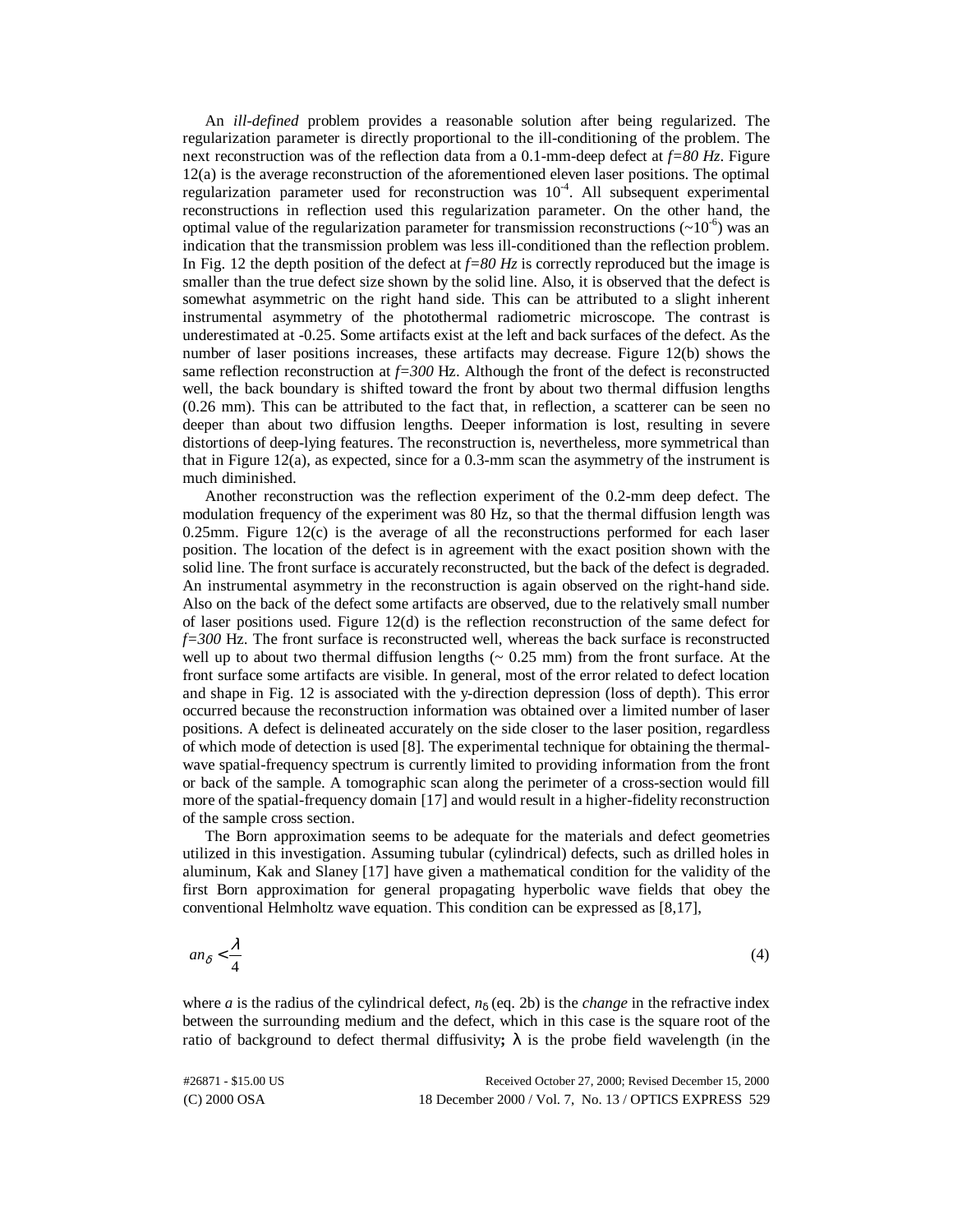thermal-wave case  $\lambda_{th} = 2\pi\mu$ ). Even though there is no rigorous proof that the foregoing criterion is valid for non-propagating parabolic diffusion-wave fields [18], for all the cases examined the criterion was calculated in Table 1. It can be seen the criterion was valid for all the cases examined in this work. One issue that arises from this Table is that the criterion for reconstruction #2 is identical to that for reconstruction #4 and the criterion for reconstruction #3 is identical to #5. These cases have the same size defect located at different depths. With thermal waves the criterion of relation (4) is not strictly true, since the *depth* of the defect is as important as its *size*. In the future perhaps a better criterion can be formulated on the validity of the thermal wave Born approximation, which would include the depth of the defect.

Based on these observations, a "guide" can be formulated for optimal thermal-wave tomographic reconstructions. Reflection reconstructions can better resolve defects close to the surface. The probing frequency, and thus the thermal diffusion length, must be chosen with care. Large defects compared to the thermal diffusion length do not reconstruct as well as when the defect diameter is on the order of one thermal diffusion length. If the depth of the defect is greater than the thermal diffusion length, the defect will not be resolved depthwise. Therefore, for an optimum reconstruction the depth and size of the defect must be of the same order of one thermal diffusion length. This is consistent with the fact that in the cases examined the optimal reconstruction was that of a 0.2 mm deep defect at *f=80* Hz.

In our previous work [8] the measured experimental field was broader than the theoretical field, resulting in broadened reconstructions. A major achievement of this work is that the broadening of images has been reduced by the use of a high resolution set-up. The L-curve method of finding an optimal reconstruction proved to be an effective tool for TSDT. The only limiting factor for the reconstructions was the validity of the Born approximation in a thermal-wave field. Nevertheless, it was found that for the geometries used in this work, the Born approximation yields a large number of satisfactory results. A tomographic scan along the perimeter of a cross-section would yield more information. Reconstructing a cross-section at different frequencies may prove effective for future superposition of images and artifact rejection. A marked deterioration of images is observed as modulation frequency is increased beyond two thermal diffusion lengths as compared to the defect depth. The ability to reconstruct images is lost with increasing depth and decreasing frequency. Optimal reconstructions can be obtained in reflection when the defect depth and size are of the order of one thermal diffusion length.

|              | <b>Reconstructions</b>                                 | $\alpha * n_s$             | criterion | $\pi\mu/2 = \lambda_{\text{th}}/4$ |
|--------------|--------------------------------------------------------|----------------------------|-----------|------------------------------------|
| 1            | Transmission<br>$0.1$ mm deep /F= $11$ Hz<br>Figure 8  | $0.3*0.71=$<br>$0.213$ mm  | $\,<\,$   | $\pi*0.56/2=$<br>0.880mm           |
| $\mathbf{2}$ | Reflection<br>$0.1$ mm deep / F=80Hz<br>Figure $12(a)$ | $0.15*0.84=$<br>$0.126$ mm | <         | $\pi$ *0.25/2=<br>$0.393$ mm       |
| 3            | Reflection<br>$0.1$ mm deep /F=300Hz<br>Figure $12(b)$ | $0.15*0.84=$<br>$0.126$ mm | <         | $\pi$ *0.13/2=<br>$0.204$ mm       |
| 4            | Reflection<br>0.2mm deep / $F=80Hz$<br>Figure $12(c)$  | $0.15*0.84=$<br>$0.126$ mm | <         | $\pi$ *0.25/2=<br>$0.393$ mm       |
| 5            | Reflection<br>$0.2$ mm deep /F=300Hz<br>Figure $12(d)$ | $0.15*0.84=$<br>$0.126$ mm | <         | $\pi$ *0.13/2=<br>$0.204$ mm       |

**Table 1.** Born approximation validity for all thermal-wave reconstructions.

(C) 2000 OSA 18 December 2000 / Vol. 7, No. 13 / OPTICS EXPRESS 530 #26871 - \$15.00 US Received October 27, 2000; Revised December 15, 2000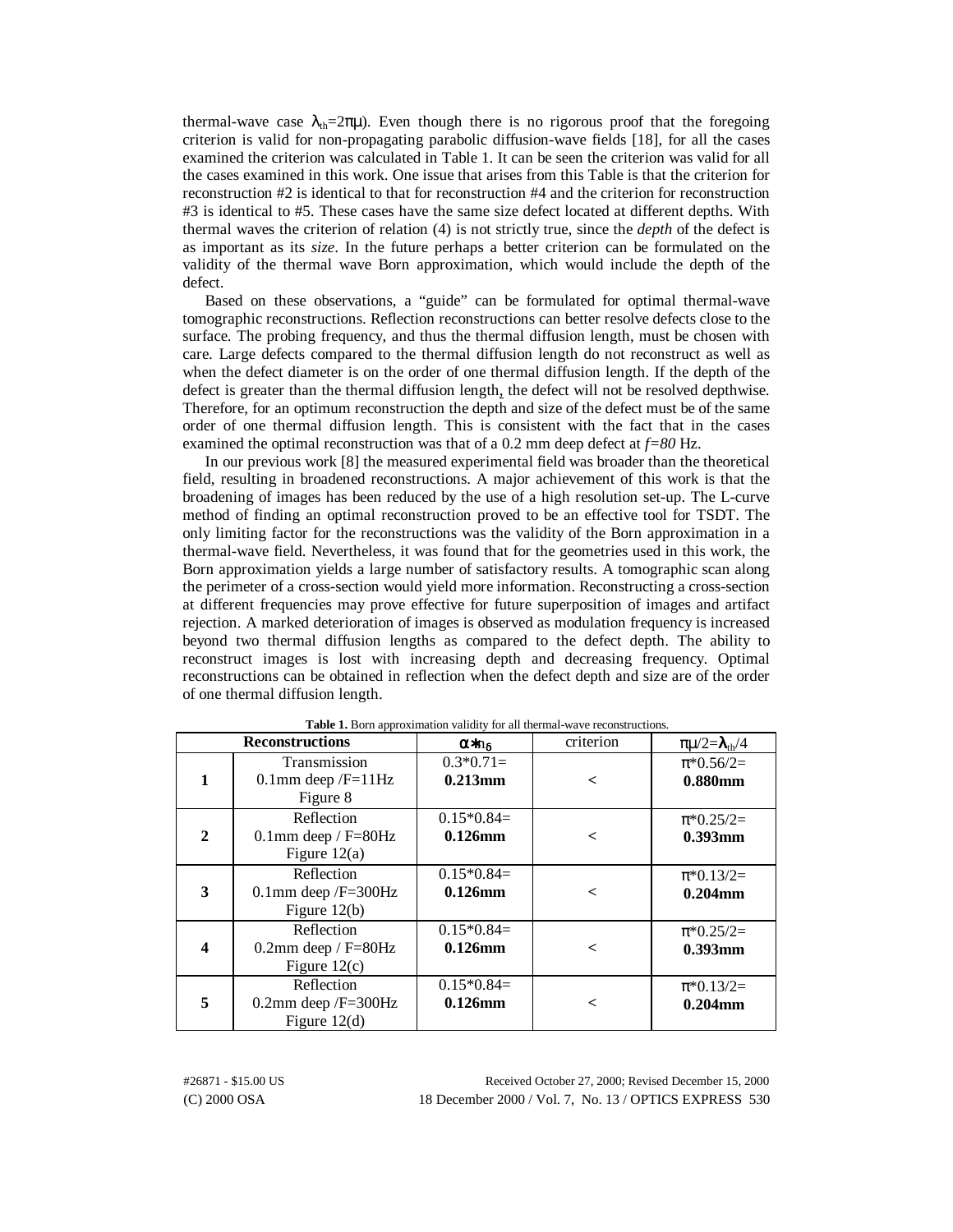

Fig. 12. Average reconstruction of 0.1-mm deep defect with 0.15-mm diameter (front is the bottom and back is the top of image): a) *f=80 Hz*, b) *f=300 Hz*. Average reconstruction of 0.2-mm deep defect with 0.15-mm diameter: c) *f=80* H*z*, d) *f=300* H*z.*

(C) 2000 OSA 18 December 2000 / Vol. 7, No. 13 / OPTICS EXPRESS 531 #26871 - \$15.00 US Received October 27, 2000; Revised December 15, 2000